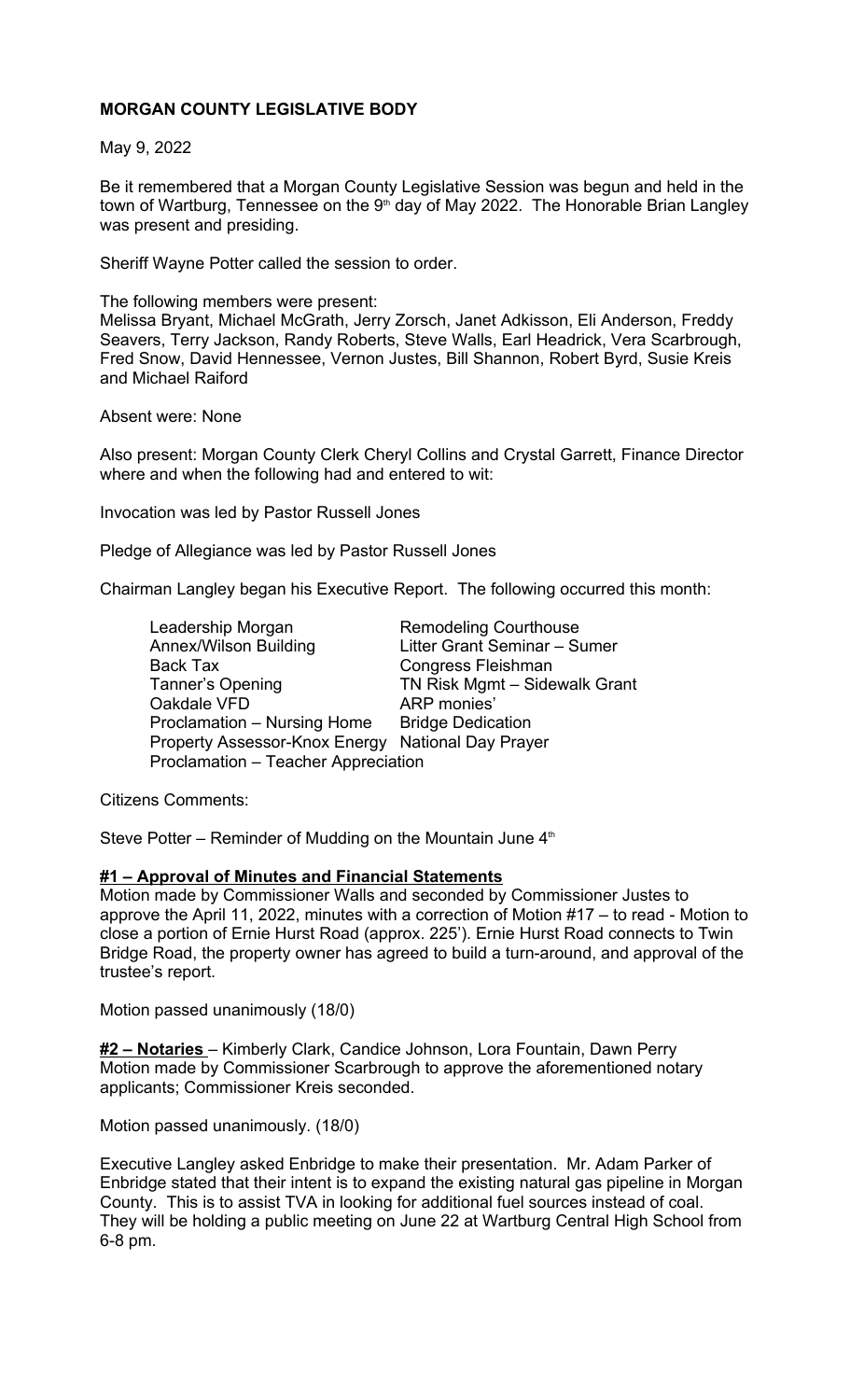Executive Langley asked Sheriff Potter to explain the plumbing issue at the jail. Sheriff Potter stated that the jail has had many plumbing problems and a company has submitted a proposal for correction of these issues. This is the only company that has shown any interest in fixing the problems. Mr. Wilkey of Engert explained that they have inspected the whole building a couple of times and have completed a proposal of cost to repair the whole building. This will be 7 chases, the Kitchen and Mechanical room. The building has a lot of galvanized pipes all these need to be replaced. They will put everything back with Wiloby parts and all brass fixtures. It will take approximately 3 weeks to get parts and 10-12 weeks to complete project. Mr. Wilkey stated that it would be 2 1/2 months before they could begin working. Part failure is covered by a 1-year warranty, no adverse effects will be covered, and labor is covered for 2 years.

# **#3 – Motion – To Bid the Plumbing Project at Jail**

Commissioner Zorsch made a motion to advertise the plumbing project for bid at the jail, Commissioner McGrath seconded.

Motion passed unanimously. (18/0)

### **#4 – Motion – Appoint Dianne Smith and Sumer Evans to Library Board**

Commissioner Roberts made a motion to appoint Dianne Smith and Sumer Evans to the Morgan County Library Board, Commissioner Bryant seconded.

Motion passed unanimously. (18/0)

# **#5 – Motion – To Approve Tentatively the Spending of the 2nd Half of ARP Funds**

Commissioner Roberts made a motion to tentatively approve the spending of the  $2^{nd}$  half of ARP Funds, he would like approval for the budget committee to cut spending on any section without commission approval but if there were an increase in any area it would come before full commission for approval.

Motion approved unanimously. (18/0)

#### **#6 – Motion – Surplus Office Furniture in Trustee's Office**

Commissioner Bryant made a motion to surplus the 2 desks and 1 filing cabinet in the Trustee's office, Commissioner Justes seconded.

Motion passed unanimously. (18/0)

#### **Budget Committee**

### **#7 – Motion – Budget Amendment 101-31 – Sheriff's Department**

Commissioner Roberts made a motion to approve budget amendment 101-31 in the amount of \$19,875.87 for insurance recovery, Commissioner Justes seconded.

Motion passed unanimously. (18/0)

#### **#8 – Motion – Budget Amendment 101-34 – Drug Court**

Commissioner Roberts made a motion to approve budget amendment 101-34 in the amount of \$10,000.00 for Drug Court Grant, Commissioner Bryant seconded.

Motion passed unanimously. (18/0)

#### **#9 – Motion – Budget Amendment 151-1 – Debt Service**

Commissioner Roberts made a motion to approve budget amendment 151-1 in the amount of \$93,388.00 to cover cost of capital outlay not payoff for solid waste and fiscal agent charges, Commissioner Justes seconded.

Motion passed unanimously. (18/0)

#### **#10 – Motion – Budget Amendment 171-4 – Capital Projects**

Commissioner Roberts made a motion to approve budget amendment 171-4 in the amount of \$300,226.75 for Y/E amendments/capital projects cleanup, Commissioner Kreis seconded.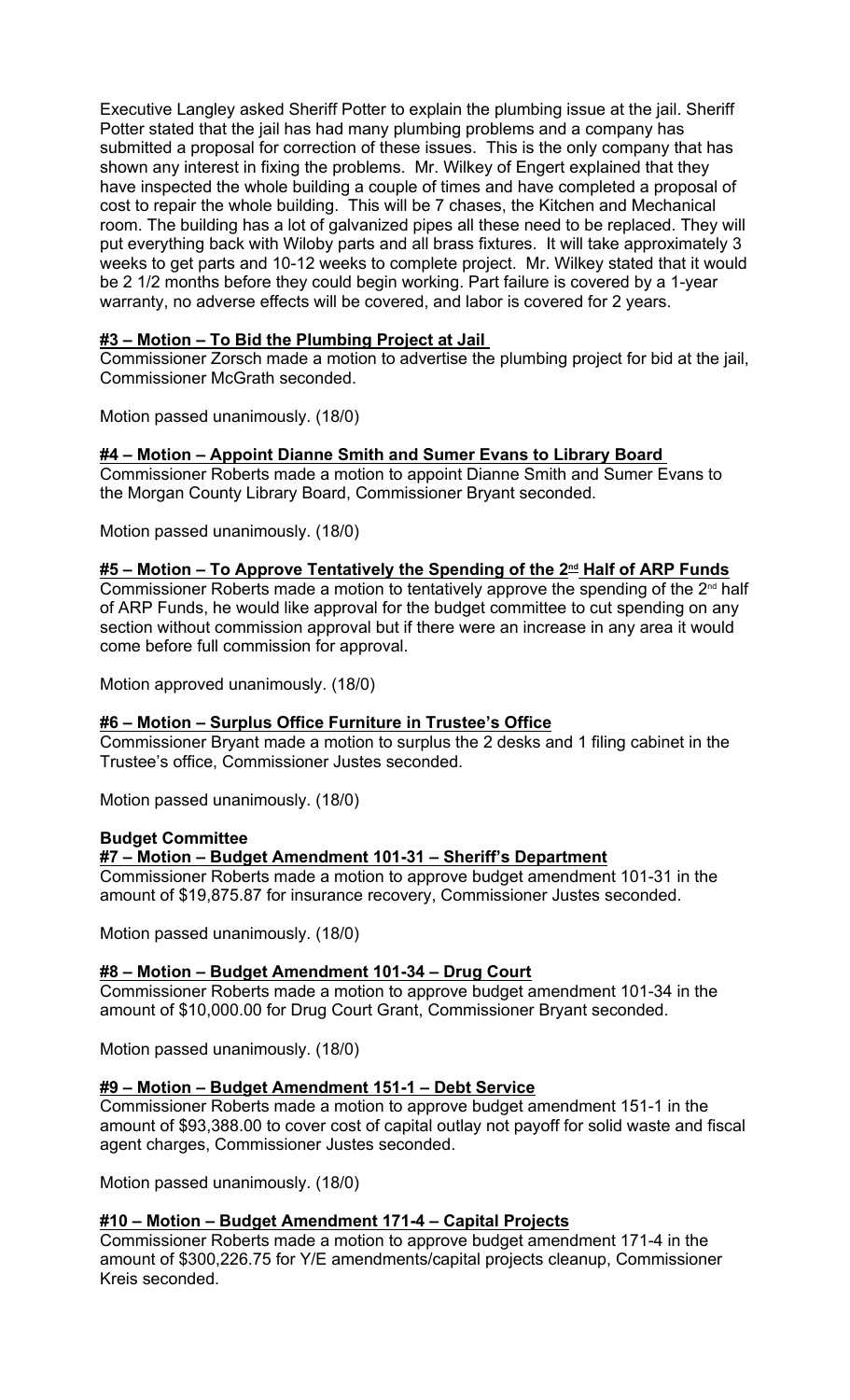Motion passed unanimously. (18/0)

### **#11– Motion – Budget Amendments #73-85 for BOE**

Commissioner Roberts made a motion to approve the Board of Education budget amendment #73-85, Commissioner Hennessee seconded.

Motion passed unanimously. (18/0)

### **#12 – Resolution – Transfer General Purpose Funds to Federal Projects Funds**

Commissioner Roberts made a motion to approve the transfer of \$200,000.00 from General Purpose School Funds to the Federal Projects Fund on June 30, 2022, Commissioner Justes seconded. Finance Director Garrett stated that this to help with cash flow problems due to the flow of COVID monies going through the schools.

Motion passed unanimously. (18/0)

### **#13 – Motion – Changing Local Option Sales Tax to General Purpose School Instead of Debt Service**

Finance Director Garrett stated that the Local Option had been going to the Debt Service for schools' debt and want to switch to general purpose schools to help with several budgets. Commissioner Roberts made motion to approve the changing of local option sales tax to general purpose schools from debt service, Commissioner Justes seconded.

Motion passed unanimously. (18/0)

## **#14 – Motion – TDEC – ARP Funding for Utilities**

Commissioner Roberts made a motion to approve the distribution of ARP monies to each utility company that is based in Morgan County along with the Coalfield sewer system which will be handled by the schools and county. Commissioner Justes seconded. The funds are based on number of customers serviced.

Motion approved unanimously. (18/0)

#### **Road Committee**

## **#15 – Motion – Closing of 225' of Ernie Hurst Road**

Commissioner Walls stated that a public hearing was held before the County Commission meeting concerning the closing of 225' of Ernie Hurst Road and there was no opposition, so he made a motion to close the portion of road, Commissioner Kreis seconded.

Motion passed unanimously. (18/0)

#### **#16 – Motion – Addition of Lynn Valley Road to Official County Road List**

Commissioner Walls made a motion to add Lynn Valley Road to the official county road list – Lynn Valley is 2100' long with a 40' ROW. The citizens have requested a 20 mph speed limit on road. The road meets all county specs, Commissioner Hennessee seconded. This is pending ROW being deeded and registered to County.

Motion passed unanimously. (18/0)

## **#17 – Motion – Addition of Mountain Vista Road to Official County Road List**

Commissioner Walls made a motion to add Mountain Vista Road to the official county road list – Mountain Vista Road is 1200' long with a 50' ROW. The citizens have requested a 15-mph speed limit on road. The road meets and exceeds all county specs, Commissioner Kreis seconded. This is pending ROW being deeded and registered to County.

Motion passed unanimously. (18/0)